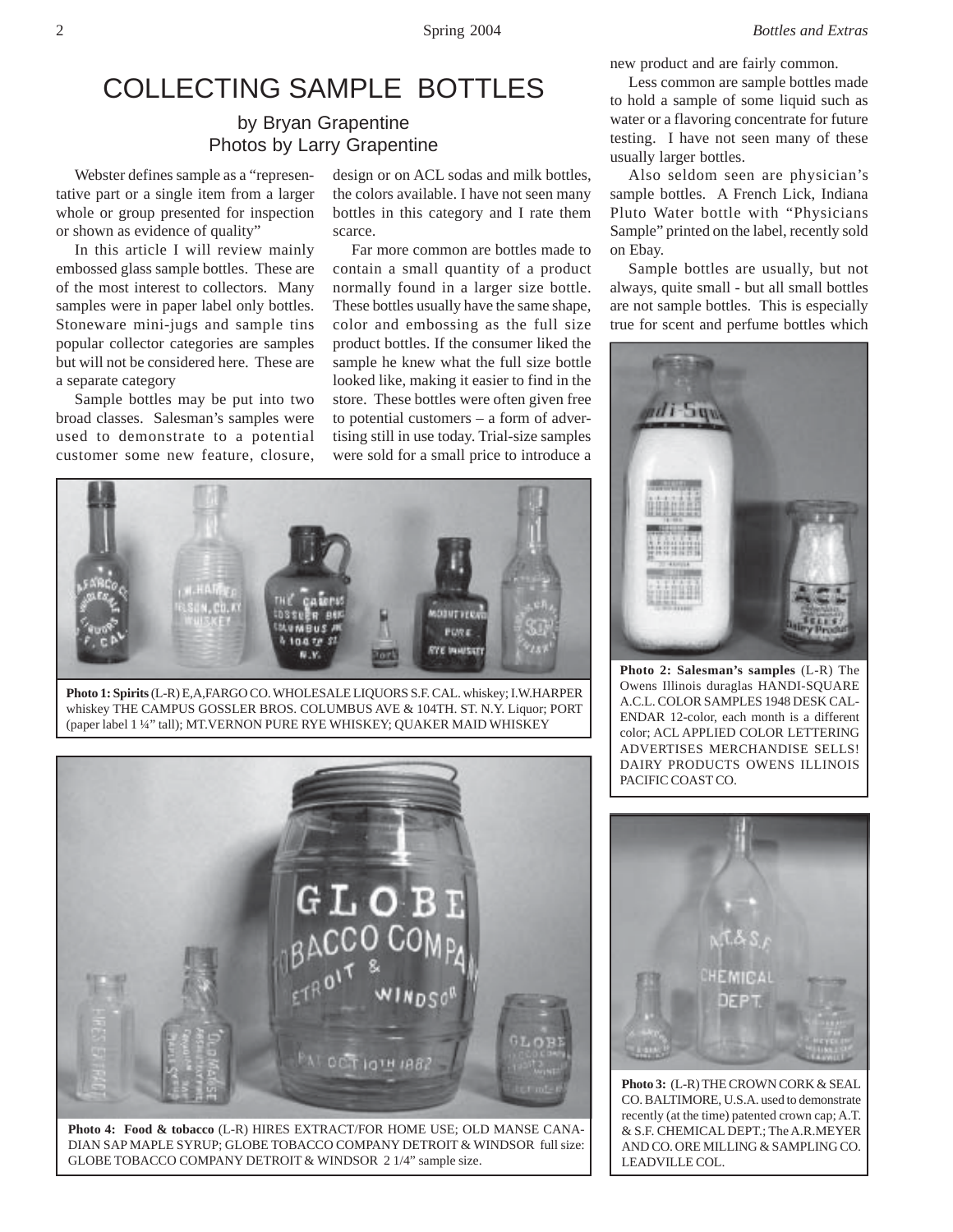

**Photo 5: Bitters** (L-R) LASH'S BITTERS SAMPLE; SEAWORTH BITTERS CO. CAPE MAY NEW JERSEY U.S.A.; HENTZ'S CURATIVE BITTERS; DR. HARTERS WILD CHERRY BITTERS 3 ¾" and 4 ½", FREE SAMPLE.



Photo 6: Bitters (L-R) GEO BENZ & SONS APPETINE BITTERS, sample and full size; HOLTZERMAN'S PATENT STOMACH BITTERS; DR.LOEWS CELEBRATED STOMACH BITTERS (very small 1/8" letters on the sample).



AND VARNISH MAKERS; SANFDORD'S INKS; two SAMPLE THREE IN ONE OIL.

were often sold in small size bottles.

#### **COLLECTING SAMPLE BOTTLES**

Few collectors, including the author, specialize in sample bottles, but they do make a great secondary collection. They are fun to collect, are easily found, interesting, attractive and do not take a lot of room to display. Sample bottles are usually inexpensive to buy and are a great category for the budget minded collector. You will find them at all bottle shows and many antique shops. An Ebay search for "sample bottle" will usually result in a list of several dozen for sale. However, many of the bottles listed there are just small bottles, not necessarily sample bottles. The small sample bottles survive well in trash dumps and privies, so are frequently found intact while digging.

Three interesting sample bottles recently appeared in a WESTERN AMERICANA auction. The three bottles from Leadville, Colorado mining companies resemble large round ink bottles (2½"w and 3½" tall but are described in the catalog as sample bottles. These extremely rare bottles were used by mining and milling companies located near the mining town of Leadville, Colorado, circa 1880's. These large ink shape bottles are the only known embossed mining company bottles from the Western states. The three sold for an average price of \$373. See photo # 3. This photo also shows a 10 ½" bottle believed to have been used to hold water samples from Fred Harvey restaurants and Steam engine water refilling locations. Railroad collectors prize these bottles.

#### **SAMPLE BOTTLE CATEGORIES**

Sample bottle categories include bitters, spirits, medicine, hair, cosmetic, household, food, perfume, ink, and milk. Not often seen are Clevenger Bros. Factory samples made in the early 1900s for their retail outlet customers.

Bitters are perhaps the most popular, interesting, and attractive sample bottles. These bottles often come in various beautiful colors and figural shapes usually the same as the full-size bottle. Many sample bitters have high dollar value. One of the most expensive is the amber lighthouse figural S-82 SEAWORTH BITTERS (photo # 5). The selling prices of these figural samples have exceeded \$3,000 each in recent Glass Works Auctions. Sample medicine bottles are the most common, easily found, and generally reasonable priced.

### **DISPLAYING SAMPLE BOTTLES**

Sample bottles are easy to display. New and used display shelves of various sizes can often be found at shows, antique shops and used fixture outlets. I found a lighted, revolving TIMEX display case at a store going out of business. This lighted unit has 105 shelves each holding 2 or 3 small bottles – room for 300 bottles in a relatively small space. Front lighting is usually adequate. Back lighting will enhance colored bottles such as the AYER'S HAIR VIGOR. An interesting display can be created by placing the full and sample size bottles side by side on a shelf. See photo # 6

I find sample bottles fun to collect and